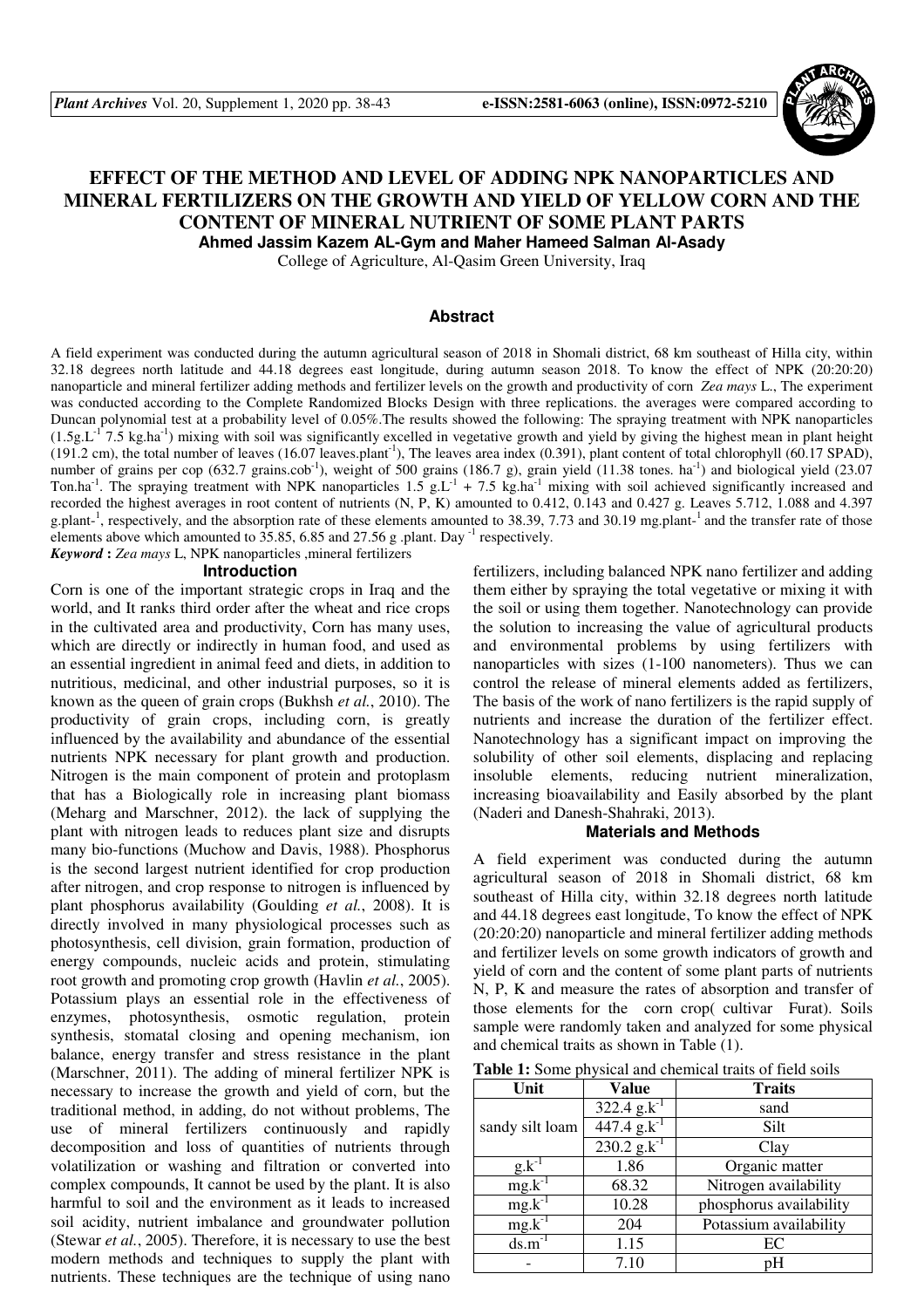**Table 2 :** The treatments of the experiment and the method of applying them

| <b>Treatments</b>                                                                                   |                 |  |
|-----------------------------------------------------------------------------------------------------|-----------------|--|
| Control (add distilled water only)                                                                  | T <sub>1</sub>  |  |
| Spraying NPK nano fertilizers $(2g.L^{-1})$                                                         | T <sub>2</sub>  |  |
| Spraying NPK nano fertilizers $(3g.L^{-1})$                                                         | T <sub>3</sub>  |  |
| Spraying NPK mineral fertilizers $(1.5 L.ha^{-1})$                                                  | T <sub>4</sub>  |  |
| Spraying NPK mineral fertilizers $(3 L.ha^{-1})$                                                    | T <sub>5</sub>  |  |
| Mixing NPK nano fertilizers with soil $(8 \text{ kg.ha}^{-1})$                                      | T <sub>6</sub>  |  |
| Mixing NPK nano fertilizers with soil $(15 \text{ kg.ha}^{-1})$                                     | T7              |  |
| Mixing NPK mineral fertilizers with soil $(200 \text{ kg.ha}^{-1})$                                 | T <sub>8</sub>  |  |
| Mixing NPK mineral fertilizers with soil $(400 \text{ kg.ha}^{-1})$                                 | T <sub>9</sub>  |  |
| Nano- fertilizers (sprayed 1 $g.L^{-1}$ + Mixing with soil 4 kg.ha <sup>-1</sup> )                  | T <sub>10</sub> |  |
| Nano-fertilizers (sprayed $1.5$ g.L <sup>-1</sup> + Mixing with soil 7.5 kg.ha <sup>-1</sup> )      | T <sub>11</sub> |  |
| Mineral-fertilizers (sprayed $0.75$ L.ha <sup>-1</sup> + Mixing with soil 100 kg.ha <sup>-1</sup> ) |                 |  |
| Mineral-fertilizers (sprayed $1.5$ L.ha <sup>-1</sup> + Mixing with soil 200 kg.ha <sup>-1</sup> )  | T <sub>13</sub> |  |

The growth indicators, yield, nitrogen and phosphorus were measured according to Cresser and Parsons (1979) and potassium according to Horneck and Hanson (1998).The absorption rates of the elements (N, P, K) were estimated according to Williams equation (1948).

$$
Im = \frac{In W_2 - In W_1}{T_2 - T_1} \times \frac{M_2 - M_1}{W_2 - W_1}
$$

Where :

- $Im =$  absorption rate of the element during the duration (T1, T2)
- $W1 =$  initial weight of dry roots in grams at time T1
- $W2$  = final weight of dry roots in grams at time T2
- $M1$  = initial element content (for root and vegetative groups) at time T1
- M2 = final element content (for root and vegetative groups) at time T2
- $T =$ Time is calculated by days

In=Natural Logarithm

The transport rates for the elements (N, P, K) were estimated according to the equation (Robson *et al.*, 1970).

$$
\overline{\mathbf{v}} = \frac{\mathbf{In} \ \mathbf{W}_2 - \mathbf{In} \ \mathbf{W}_1}{\mathbf{T}_2 - \mathbf{T}_1} \times \frac{\mathbf{M}_2 - \mathbf{M}_1}{\mathbf{W}_2 - \mathbf{W}_1}
$$

Levels of NPK (20:20:20) nanoparticles and levels of NPK (20:20:20) mineral fertilizer were added to the soil of the experimental units requiring mixing with the soil according to the experimental treatments. The NPK (20:20:20) liquid mineral fertilizer 20 BIO was used and the experimental unit included four lines for the cultivation distance between one line and another 75 cm and the distance between one plant and another 25 cm so that the plant density is 53333 With 64 plants per experimental unit. Urea fertilizer containing 46% nitrogen was added at the level of 176 kg. ha-<sup>1</sup>, In two batches, the first batch after 14 days of cultivation and the second batch after 30 days of cultivation per treatments, The experiment included several treatments for adding methods of NPK nanoparticles and mineral fertilizers as shown in Table 2. The field was divided into three equal sections and then divide each sector into 13 experimental units, the area of each experimental unit is  $12 \text{ m}^2$  with dimensions of 4×3 m, left intervals between the experimental

units up to 0.5 m. The treatments were randomly distributed within each sector and according to the Complete Randomized Blocks Design with three replications. Data collected from field and laboratory experimental measurements were analyzed according to the ANOVA table and the averages were compared according to Duncan polynomial test at a probability level of 0.05 using the ready statistical analysis program V.12 Genstat. AL-Asady, 2019).

#### **Results and Discussion**

#### **Traits of vegetative growth**

The treatment (T11) achieved a significant increase and recorded the highest averages in plant height, The number of leaves in the plant, leaves area index and the leaves content of chlorophyll amounted 191.2 cm and 16.07 leaves. plant<sup>1</sup>,  $0.391$  and  $60.17$  SPAD respectively. compared to the control treatment T1 which gave the lowest mean amounted 165.0 cm and 14.17 leaves. Plant  $^{-1}$ , 0.310 and 50.02 SPAD respectively in Table (3). The results shown in tables (3) indicate significant differences in the effect of the method and level of adding NPK nanoparticles and mineral fertilizer .The treatment T11 was significantly excelled in plant height, the total number of leaves in the plant, leaves area index and the leaves content of chlorophyll, compared to other the treatments of method and levels of adding NPK nanoparticles and mineral fertilizer. This may be due to the role of nano fertilizers in improving the solubility and dispersion or spread of insoluble nutrients in the soil and reducing nutrient mineralization and stabilization of soil and its effect on increasing the bioavailability resulting from the increased effectiveness of soil biology leading to more efficient absorption of additives (Veronica *et al.*, 2015), Or this may be due to the ability of nano fertilizers to release nutrients for a longer period of time. This helps in sustaining the nutrient supply of the plant, which has a positive effect on improving plant growth (Subramaniain and Sharmila, 2009). Or, the increase in traits above may be due to the rapid arrival of nutrients added by foliar spraying through stomata or cuts and scratches in the leaves to the cells faster, which helps in the speed and continuity of the supply of nutrients necessary for plant metabolic processes (Rajaseker *et al.,* 2017).

The results of this experiment agreed with Manikandan, Subramaian (2016), Gomaa *et al*. (2017), Kandil and Marie (2017), Burhan and AL-Hassan (2019), who confirmed a significant increase in traits vegetative growth effect of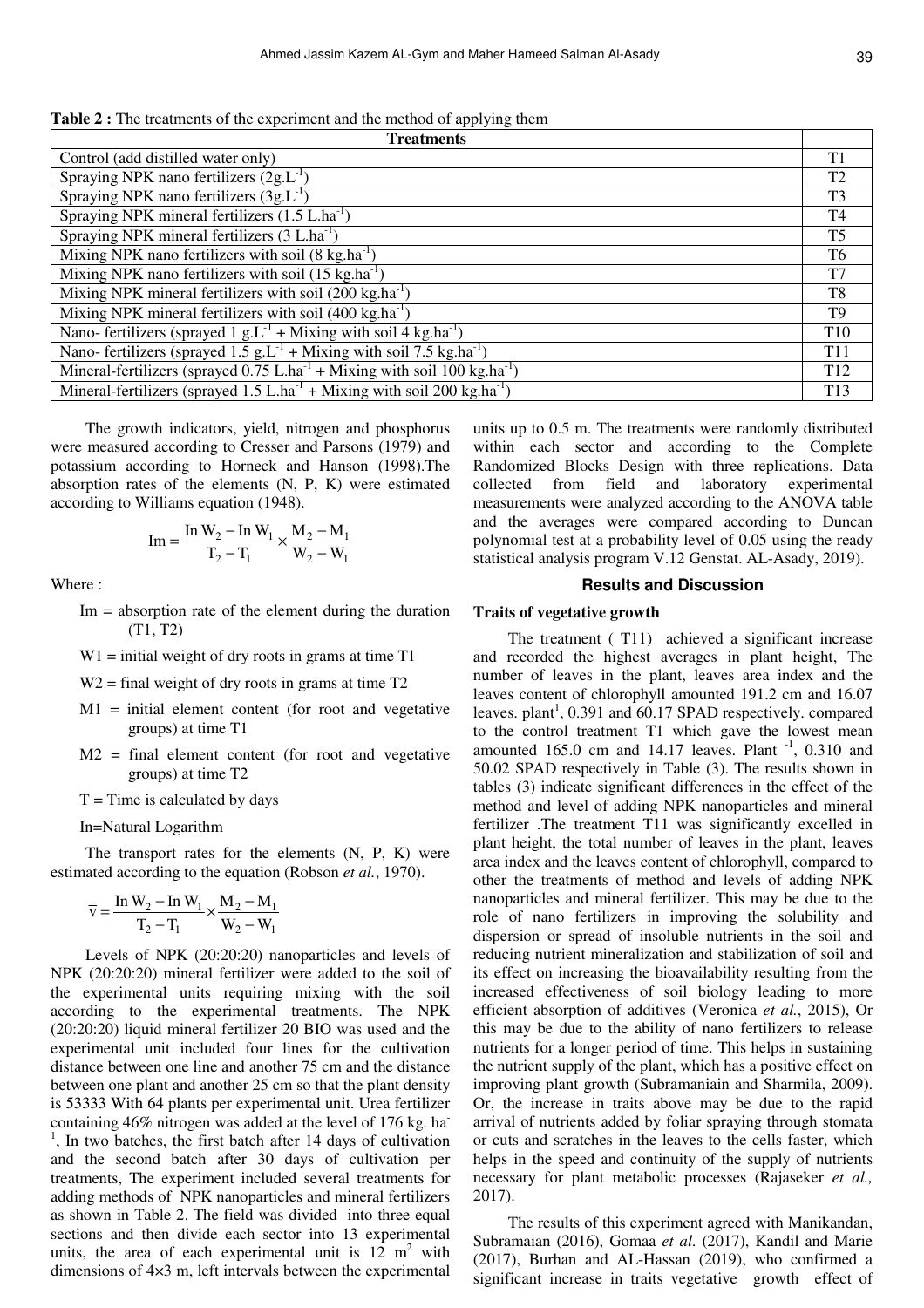nanofertilizer used, The significant role of the fertilizer components in the increase in plant height, which is the result of the effect of nitrogen levels that stimulate the production of Auxins that encourage cell division and elongation of cells of the total vegetative plant also has a direct impact on the plant height as it is the necessary element to build the amino acid Tryptophan It is the main building material for building indol acetic acid (IAA), which is the main hormone in the plant (Wareaing, 1983; AL-Asady and AL-Kikkhani, 2019). Nitrogen also has an important role in the molecular structure of essential biomolecules in photosynthesis and respiration,

as well as the role of phosphorus in the construction and activation of coenzymes necessary for the work of many enzymes and the production of amino acids that contribute to the construction of protein (Espinosa, 1999). Potassium is mainly responsible for the enzymatic activity and stability of proteins (Hänsch and Mendel, 2009), and the regulatory role in the mechanism of closing and opening stomata, which is positively reflected in increasing the efficiency of photosynthesis process and thus increase its growth due to the good balance between the elements of nitrogen, phosphorus and potassium (Shabala, 2003).

**Table 3 :** Effect of the method and level of adding NPK nanoparticles and mineral fertilizers on the Plant height (cm), number of leaves (leaf.  $Plant<sup>-1</sup>$ ), Leave area index (LAI) and Chlorophyll (SPAD)

| <b>Chlorophyll (SPAD)</b> | Leave area index (LAI) | Number of leaves /<br>plant | Plant height (cm)  | <b>Treatment</b> |
|---------------------------|------------------------|-----------------------------|--------------------|------------------|
| $50.02 \text{ c}$         | $0.310$ c              | 14.17 d                     | 165.0 c            | T <sub>1</sub>   |
| 58.33 ab                  | $0.367$ b              | 15.27 bc                    | 182.1 ab           | T <sub>2</sub>   |
| 58.47 ab                  | $0.382$ ab             | 15.87 abc                   | 186.3 ab           | T <sub>3</sub>   |
| 56.50 $b$                 | $0.367$ ab             | 15.33 abc                   | 185.7 ab           | T4               |
| 57.13 b                   | 0.366 b                | $15.13 \text{ c}$           | 176.3 <sub>b</sub> | T <sub>5</sub>   |
| 58.13 ab                  | 0.370 b                | 15.27 bc                    | 182.0 ab           | T6               |
| 57.10 b                   | 0.368 b                | 15.53 abc                   | 185.1 ab           | T7               |
| 57.13 b                   | 0.373 b                | 15.40 abc                   | 178.2 b            | T <sub>8</sub>   |
| 59.10 ab                  | $0.383$ ab             | 15.93 ab                    | 186.8 ab           | T <sub>9</sub>   |
| 57.80 ab                  | $0.367$ b              | 15.60 abc                   | 186.1 ab           | T <sub>10</sub>  |
| 60.17 a                   | 0.391 a                | 16.07 a                     | 191.2 a            | T <sub>11</sub>  |
| 58.30 ab                  | $0.375$ ab             | 15.60 abc                   | 180.5 ab           | T <sub>12</sub>  |
| 58.13 ab                  | 0.371 b                | 15.60 abc                   | 178.5 <sub>b</sub> | T <sub>13</sub>  |
| 2.6                       | 2.5                    | 2.6                         | 3.1                | C.V              |

\*Treatments that take the same letters in the same column do not have a significant difference according to the Duncan polynomial test at a probability level of 0.05

## **The traits of the yield**

The treatment (T11) differed significantly from the other treatments in the number of grains in-ear, weight of 500 grains, grain yield per hectare and biological yield. The highest averages amounted 632.7 (grain.  $Cob^{-1}$ ), 186.7 (g), 11.38 (Ton.  $ha^{-1}$ ) and 23.07 (Ton  $ha^{-1}$ ) respectively, compared with treatment TI, which recorded the lowest averages amounted  $325.3$  (grain; Cob<sup>-1</sup>), 151.1 (g), 6.58  $(ton.ha^{-1})$  and 16.42  $(ton.ha^{-1})$  respectively, as shown in Table 4. The results in tables (4) showed a significant increase in the number of grains in cob, the weight of 500 grains, grain yield per hectare and biological yield by the effect of method and level of addition of NPK nanoparticles and mineral fertilizers. This may be due to the increase in vegetative growth indicators and thus increase the efficiency of photosynthesis by increasing the efficiency of the source and thus increase the accumulation of dry matter in the Sink, which resulted increasing the yield components of the weight of the grain and the number of grains in Cob per plant the fertilizer treatment (T11) was excelled in the above traits than the other of the treatments may be due to the size of the nanoparticle fertilizer 100-100 nano which led to easy absorption and improved growth and the crop yield while increasing the efficiency of the use of fertilizer by the plant (Liu and Lal, 2015), Nano fertilizers also give more area for various metabolic reactions in the plant, increasing the rate of photosynthesis and producing more dry matter (Qureshi *et al.*, 2018). And its role in stimulating enzymes involved in the influence of these traits by increasing the activity of chemical reactions and reduce the impact of free radicals that negatively affect the efficiency of the work of some organelles in the plant (Sorooshzadah *et al.*, 2012 and Morteza *et al.*, 2013).

The results of this experiment agree with those obtained by Manikandan, Subramaian (2016), Gomaa *et al.* (2017), Abdel-Aziz et al (2016), Burhan and AL-Hassan (2019),The results of this experiment agree with those obtained by Manikandan, Subramaian (2016), Gomaa *et al.* (2017), Abdel-Aziz *et al*. (2016), Burhan and AL-Hassan (2019). They indicated that there was a significant effect on the yield and components of the product as a result of the use of NPK. The adding of nitrogen is great importance in increasing vegetative growth and thus increasing the activity of photosynthesis and thus the accumulation of dry matter in the grain and its role in prolonging the period of full-grain and delaying senescence of leaves (Otung, 2014). Phosphorus also has an important role in the formation of nucleic acids and energy compounds ATP and GTP, in addition to its involvement in the synthesis of enzymatic companions such as NADP, which depends on its activity many of metabolic processes, and has a role in the division of cells and thus the development of roots, which helps in their proliferation and increased absorption of nutrients (Havlin *et al.*, 2005). The role of potassium in the formation and storage of starch, sugars and proteins, which was positively reflected on the increase of grain weight and thus increase the yield, as well as its role in influencing the traits of the total vegetative and increase the efficiency of photosynthesis process and the transfer of its products to the places of growth in the plant and stimulate many bioprocesses in the plant Potassium also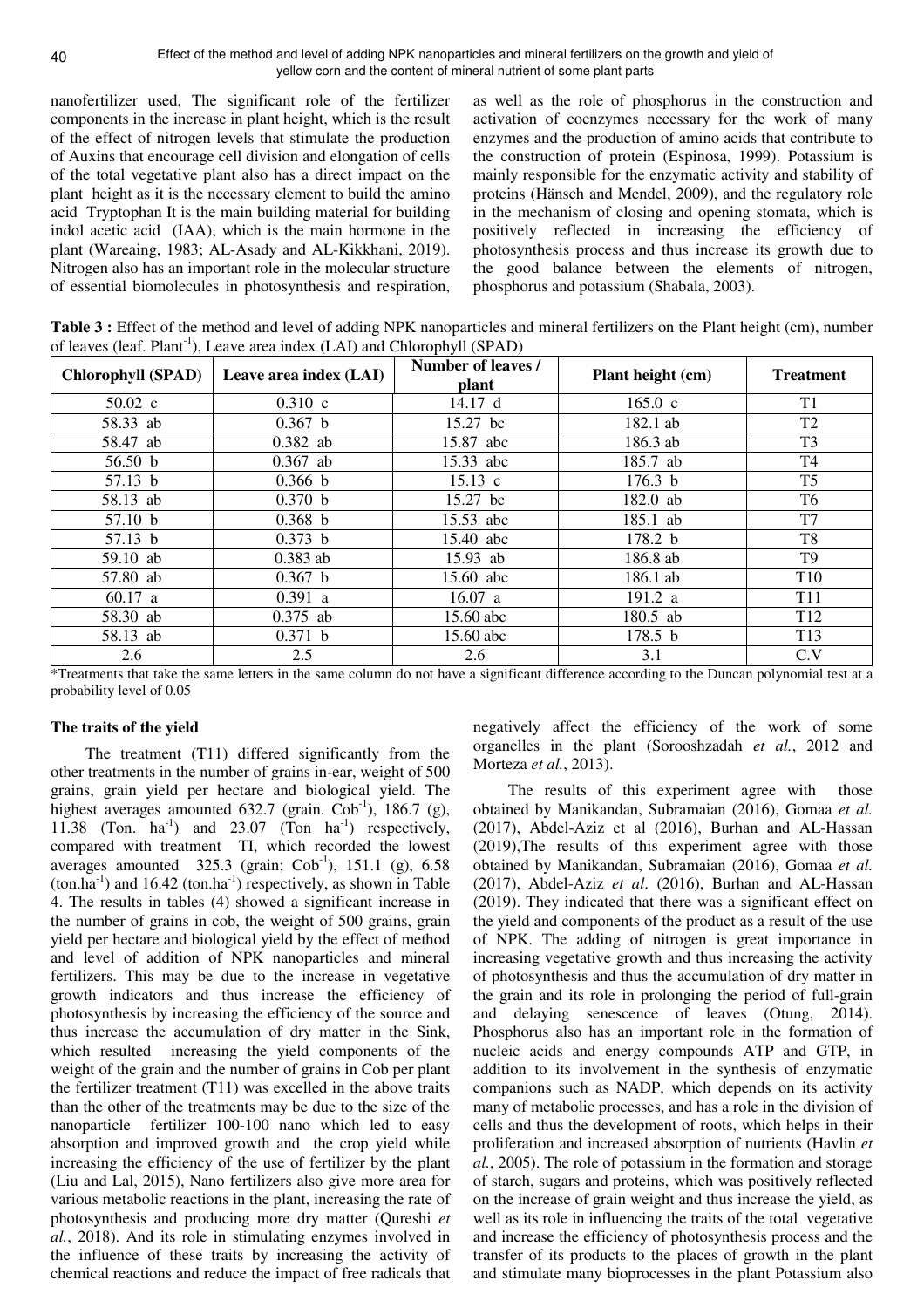has a regulatory role in maintaining the nutritional balance between nitrogen and phosphorus, which positively affects plant growth, yield and quality (Shenker and Huang, 2002).

| <b>Table 4 :</b> Effect of the method and level of adding NPK nanoparticles and mineral fertilizers on the Biological yield (ton.ha <sup>-1</sup> ), |  |
|------------------------------------------------------------------------------------------------------------------------------------------------------|--|
| Grain yield (ton.ha <sup>-1</sup> ) (500 –grain weight (g), Number of grains (grain.cob <sup>-1</sup> )                                              |  |

| <b>Biological yield</b><br>$(ton.ha^{-1})$ | Grain yield $(ton.ha^{-1})$ | $500$ –grain weight (g) | Number of grains<br>$(\text{grain.cob}^{-1})$ | <b>Treatment</b> |
|--------------------------------------------|-----------------------------|-------------------------|-----------------------------------------------|------------------|
| 16.42 d                                    | $6.58\ d$                   | 151.1 c                 | 352.3 e                                       | T <sub>1</sub>   |
| 21.66 abc                                  | 10.47 abc                   | 169.4 abc               | 594.9 abcd                                    | T <sub>2</sub>   |
| 22.26 abc                                  | 10.81 ab                    | 177.4 ab                | 603.3 abc                                     | T <sub>3</sub>   |
| $21.02$ bc                                 | $10.23$ bc                  | 172.6 abc               | 537.9 cd                                      | T <sub>4</sub>   |
| $20.91$ bc                                 | 9.84 bc                     | 173.4 abc               | 532.1 d                                       | T <sub>5</sub>   |
| 20.52 c                                    | $9.58\text{ c}$             | 162.2 abc               | 554.3 bcd                                     | T6               |
| $21.17$ abc                                | 9.87 bc                     | 171.5 abc               | 544.0 cd                                      | T7               |
| 21.70 abc                                  | $10.09$ bc                  | 158.7 bc                | 565.7 abcd                                    | T <sub>8</sub>   |
| $22.91$ ab                                 | 10.87 ab                    | 182.1 ab                | 621.4 ab                                      | T <sub>9</sub>   |
| $21.19$ abc                                | 10.68 abc                   | 174.2 abc               | 575.6 abcd                                    | T <sub>10</sub>  |
| 23.07 a                                    | 11.38 a                     | 186.7 a                 | 632.3 a                                       | <b>T11</b>       |
| 21.60 abc                                  | 10.33 abc                   | 172.3 abc               | 562.8 abcd                                    | T <sub>12</sub>  |
| 22.04 abc                                  | 9.89 bc                     | 168.0 abc               | 558.8 abcd                                    | T <sub>13</sub>  |
| 4.9                                        | 5.7                         | 7.5                     | 6.9                                           | C.V              |

\*Treatments that take the same letters in the same column do not have a significant difference according to the Duncan polynomial test at a probability level of 0.05

### **The roots and leaves the content of nutrients N, P and K:**

The treatment (T11 )was significantly excelled which recorded higher average of the root content of nutrients N, P and K was 0.412, 0.143 and 0.427 (g) respectively. The leaves content of nutrients (N, P, K ) amounted of ( 5.712, 1.088 and 4.397 g . plant<sup>-1</sup>), respectively, compared to the control treatment with the lowest averages in the above traits amounted (0.202, 0.063, 0.225, 3.086, 0.399 and 2. 226  $(g. plant<sup>-1</sup>)$  respectively as shown in Table 5.

## **Absorption rate of nutrients N, P and K (mg.Plant.Day -1)**

Table (6) shows significant differences between the treatments in nutrient absorption rate by the method and level of addition of NPK nanoparticles and mineral fertilizers. The treatment (T11) including spraying of 1.5 g.L<sup>-1</sup> + mixing 7.5  $kg<sub>1</sub>$ , NPK nanoparticle fertilizer which gave the highest

average absorption average of nitrogen, phosphorus and potassium at 38.39, 7.73 and 30.19 mg. Day<sup>-1</sup> respectively, compared to the control treatment (T1 )which recorded the lowest averages amounted 29.05, 4.08 and 21.65 mg. Day  $^{-1}$ respectively.

#### **The transfer rate of nutrients N, P, K (mg. plant. Day-1)**

Table (7) showed significant differences between the treatments in nitrogen transfer rate by the method and level of addition of NPK nanoparticles and metallic fertilizers. The treatment(T11) including spraying of 1.5 g.  $L^{-1}$  + mixing 7.5 kg, ha $^{-1}$  nanoparticle NPK which gave the highest average N, P and P amounted of  $(35.85, 6.85, 6.85, 27.56, \text{mg. Day}^{-1})$ respectively, Compared with the control treatment (T1) which gave the lowest averages amounted 27.30, 3.53 and 19.69 mg.  $Day<sup>-1</sup>$  respectively.

**Table 5** : Effect of the method and level of adding NPK nanoparticles and mineral fertilizers on N (g. plant<sup>-1</sup>), P (g. plant<sup>-1</sup>), K  $(g.$  plant  $^{-1}$ )

| $\sim$ 1   | $K$ (g. plant <sup>-1</sup> ) |            | $P$ (g. plant <sup>-1</sup> ) |             | $N$ (g. plant <sup>-1</sup> ) | <b>Treatment</b> |
|------------|-------------------------------|------------|-------------------------------|-------------|-------------------------------|------------------|
| Roots*     | Leaves*                       | Roots*     | Leaves*                       | Roots*      | Leaves*                       |                  |
| 0.225 b    | 2.226 e                       | $0.063$ d  | $0.399$ g                     | $0.202$ d   | 3.086 d                       | T <sub>1</sub>   |
| $0.313$ ab | 3.427 cd                      | $0.101$ bc | 0.772 bcd                     | 0.291c      | 4.413 bc                      | T <sub>2</sub>   |
| $0.328$ ab | 3.429 cd                      | $0.088$ bc | $0.530$ efg                   | $0.325$ bc  | 4.242 bc                      | T <sub>3</sub>   |
| 0.361a     | 3.447 cd                      | 0.110c     | $0.485$ fg                    | 0.337 abc   | 4.292 bc                      | T4               |
| 0.357a     | 3.374d                        | 0.092c     | $0.511$ fg                    | $0.312$ bc  | 4.361 bc                      | T <sub>5</sub>   |
| $0.317$ ab | 3.721 bc                      | 0.091c     | $0.721$ cde                   | $0.347$ abc | $4.689$ bc                    | T6               |
| $0.328$ ab | 3.752 bc                      | $0.125$ ab | $0.977$ ab                    | $0.356$ abc | 4.558 bc                      | T7               |
| $.349$ ab0 | 3.503 bcd                     | $0.126$ ab | $0.779$ bcd                   | $0.386$ ab  | 4.533 bc                      | T <sub>8</sub>   |
| 0.373a     | 3.658 bcd                     | $0.104$ bc | $0.832$ bc                    | $0.334$ abc | 4.041c                        | T9               |
| 0.385a     | 3.829 b                       | $0.124$ ab | $0.789$ bcd                   | $0.341$ abc | 4.637 bc                      | T <sub>10</sub>  |
| 0.427a     | 4.397 a                       | 0.143a     | 1.088a                        | 0.412a      | 5.713 a                       | <b>T11</b>       |
| $.327$ ab0 | 3.550 bcd                     | $0.107$ bc | def0.608                      | $0.308$ bc  | 4.164 bc                      | T <sub>12</sub>  |
| $0.333$ ab | $3.769$ bc                    | $0.121$ ab | $0.855$ bc                    | $0.345$ abc | 4.881 b                       | T <sub>13</sub>  |
| 13.0       | 5.4                           | 13.0       | 13.9                          | 8.6         | 13.0                          | C.V              |

\*Treatments that take the same letters in the same column do not have a significant difference according to the Duncan polynomial test at a probability level of 0.05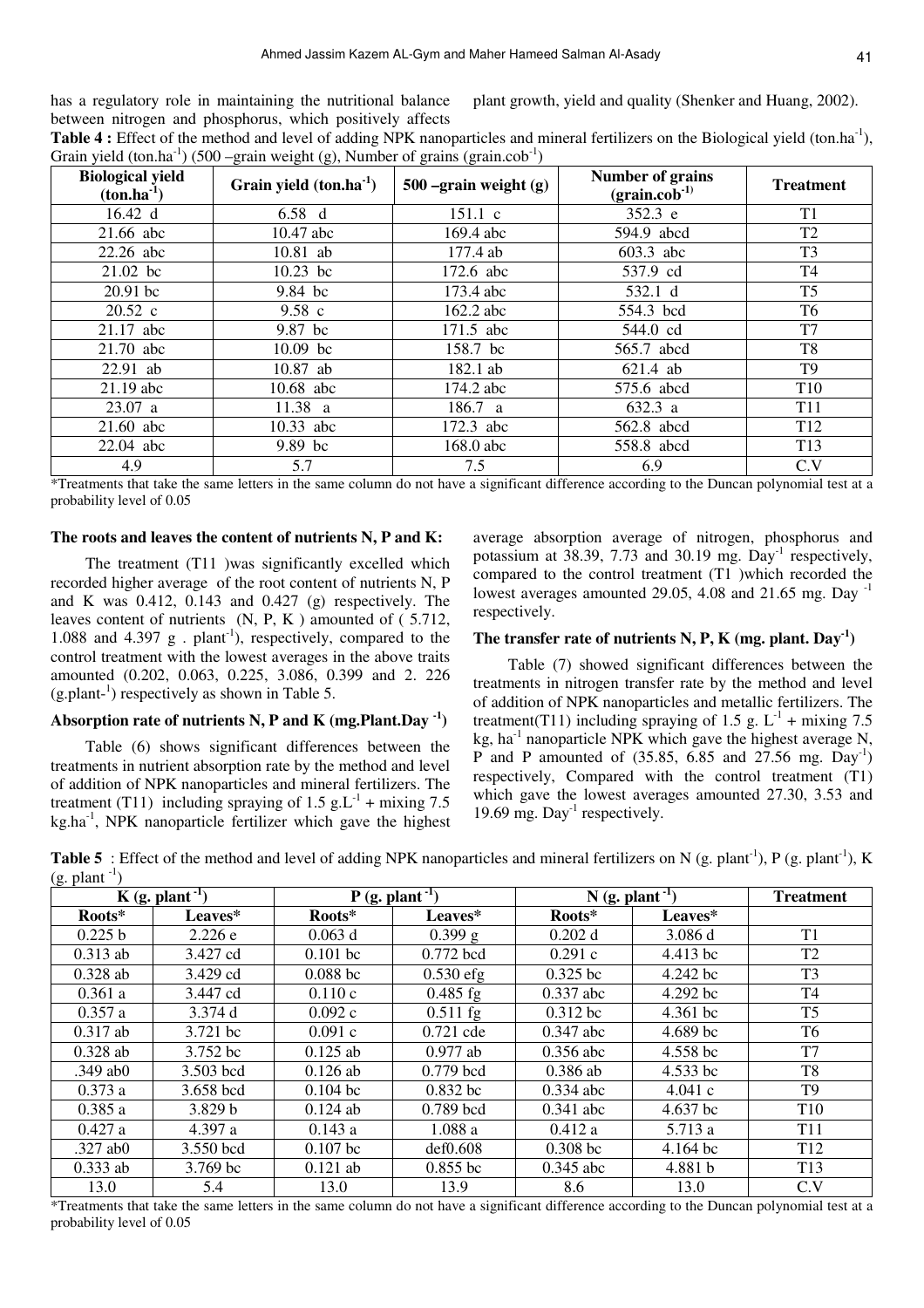| ັ<br>.<br><b>Treatment</b> | $\tilde{}$<br>$(mg.plant.day-1)$ |                   |          |  |
|----------------------------|----------------------------------|-------------------|----------|--|
|                            | $N^*$                            | $P*$              | $K^*$    |  |
| T1                         | 29.05 C                          | 4.08 <sub>e</sub> | 21.65c   |  |
| T <sub>2</sub>             | 37.25 ab                         | $6.92$ ab         | 29.62a   |  |
| T <sub>3</sub>             | 35.91 abc                        | 4.83 cde          | 29.44 a  |  |
| T <sub>4</sub>             | 34.95 abc                        | 4.45 de           | 28.66 a  |  |
| T <sub>5</sub>             | 36.87 ab                         | 4.72 cde          | 29.45 a  |  |
| T <sub>6</sub>             | 36.47 ab                         | 5.84 bcd          | 29.25a   |  |
| T7                         | 33.39 abc                        | 7.56 a            | 27.70 ab |  |
| T <sub>8</sub>             | 31.05 bc                         | 5.69 bcde         | 24.37 bc |  |
| T <sub>9</sub>             | 31.18 bc                         | $6.65$ ab         | 28.97 a  |  |
| T <sub>10</sub>            | 34.01 abc                        | $6.19$ abc        | 28.73 a  |  |
| T <sub>11</sub>            | 38.39 a                          | 7.73a             | 30.19a   |  |
| T <sub>12</sub>            | 34.10 abc                        | 5.42 bcde         | 29.51 a  |  |
| T <sub>13</sub>            | 37.25 ab                         | $7.01$ ab         | 29.12 a  |  |
| C.V                        | 9.5                              | 14.6              | 7.9      |  |

**Table 6** : Effect of the method and level of adding NPK nanoparticles and mineral fertilizers on the absorption rate of nitrogen, phosphorus and potassium (mg).

\*Treatments that take the same letters in the same column do not have a significant difference according to the Duncan polynomial test at a probability level of 0.05

**Table 7 :** Effect of the method and level of adding NPK nanoparticles and mineral fertilizers on the transfer rate of nitrogen, phosphorus and potassium (mg).

| <b>Treatment</b> | $(mg.plant.day^{-1})$ |           |                    |  |
|------------------|-----------------------|-----------|--------------------|--|
|                  | $N^*$                 | $P*$      | $K^*$              |  |
| T <sub>1</sub>   | 27.30c                | 3.53d     | 19.7c              |  |
| T <sub>2</sub>   | 34.99 ab              | $6.13$ ab | 27.2a              |  |
| T <sub>3</sub>   | 33.39 abc             | 4.16 cd   | $26.9$ ab          |  |
| T4               | 32.48 abc             | 3.64d     | $26.0$ ab          |  |
| T <sub>5</sub>   | 34.43 ab              | 4.01 cd   | $26.6$ ab          |  |
| T <sub>6</sub>   | 34.00 ab              | 5.20 abcd | $27.0$ ab          |  |
| T7               | 31.03 abc             | 6.72a     | $25.5$ ab          |  |
| T <sub>8</sub>   | 28.65 bc              | 4.91 bcd  | 22.2 <sub>bc</sub> |  |
| T <sub>9</sub>   | 28.85 bc              | 5.92 ab   | 26.4 ab            |  |
| T <sub>10</sub>  | 31.72 abc             | 5.35 abc  | $26.1$ ab          |  |
| T <sub>11</sub>  | 35.85 a               | 6.85a     | 27.5a              |  |
| T <sub>12</sub>  | 31.81 abc             | 4.62 bcd  | 27.2a              |  |
| T <sub>13</sub>  | 34.87 ab              | 6.18ab    | 26.8 ab            |  |
| C.V              | 10.4                  | 16.9      | 9.6                |  |

The results in tables (5, 6 and 7) showed a significant increase by the effect of method and level of adding of NPK nanoparticle and mineral fertilizer in the content of elements N, P and K in the roots and leaves and the absorption rate and transfer of elements. The reason for the excelled of the fertilizer treatment (T11) may be due to the role of nano fertilizer in increasing the bioavailability which leads to more efficient absorption of the added elements (Veronica *et al.*, 2015), and Increased efficiency of nutrient by slow or controlled supplying of nutrients (Solanki *et al.*, 2015). Nanofertilizers also give more area for different metabolic reactions in the plant that increase the rate of photosynthesis and produce more dry matter which is positively reflected in the increased nutrient content of plant N, P , K (Qureshi *et al.*, 2018). The results of this experiment agree with those obtained by Manikandan, Subramaian (2016), Kandil, Marie (2017), Abdel-Aziz *et al.* (2018), Burhan and AL- Hassan (2019) who indicated a significant effect of fertilizer application. Who indicated a significant effect of nano fertilizer application in the above traits .

## **References**

- Abdel-Aziz, H.M.; Hasaneen, M.N. and Omer, A.M. (2016). Nano chitosan-NPK fertilizer enhances the growth and productivity of wheat plants grown in sandy soil. Spanish Journal of Agricultural Research, 14(1): 0902.
- Abdel-Aziz, H.; Hasaneen, M.N. and Omar, A. (2018). Effect of Foliar Application of Nano Chitosan NPK Fertilizer on the Chemical Composition of Wheat Grains. Egyptian Journal of Botany, 58(1): 87-95.
- AL-Asady, M.H.S. (2019). Genstat For Analyzing Agricultural Experiments, AI-Qasim Green University – Agri. College, Iraq. 304, ISBN 978-9-92291-710-8.
- AL-Asady, M.H.S. and AL-Kikhani, A.H.J. (2019). Plant Hormones and Their Physiological Effects Agricultural Experiments, AI-Qasim Green University – Agri. College, Iraq .P. 332, ISBN 978-9-92291-710-8
- Bukhsh, M.A.; Ahmad, R.; Malik, A.U.; Hussain, S. and Ishaque, M. (2010) . Agro-physiological traits of three maize hybrids as influenced by varying potassium application. Life Sci. Int. J., 4: 1487-1496.
- Burhan, M.G. and AL-Hassan, S.A. (2019). Impact of nano NPK fertilizers to correlation between productivity